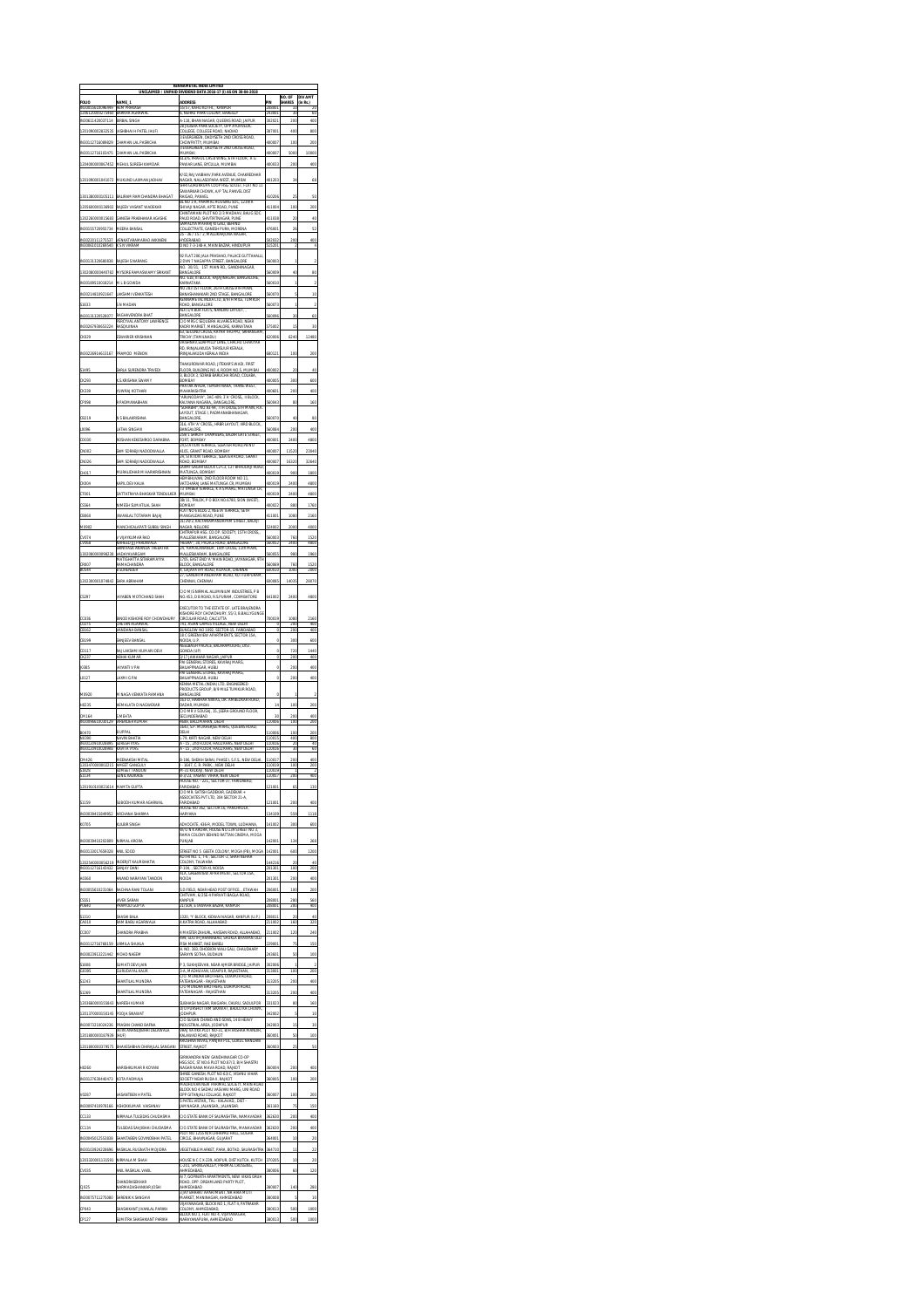|                                     |                                             | 6, SHIVANI FLAT, OPP. NAVRANG SCHOOL, P.O.                                                                                                                       |                         |                         |                 |
|-------------------------------------|---------------------------------------------|------------------------------------------------------------------------------------------------------------------------------------------------------------------|-------------------------|-------------------------|-----------------|
|                                     |                                             | NAVJIVAN.<br>AHMEDABAD<br>18. VASANT VIHAR SOC, B/H SABRI APTS                                                                                                   |                         | īd                      |                 |
| 2641668                             |                                             | VASTRAPUR<br>, AHMEDABAD<br>11. VAGHA KHIMAS CHAVAL. NR. SWASTIK CHAR                                                                                            |                         | 50                      | 100             |
|                                     | <b>IEVAS</b><br>REMILA<br>SHETH             | RASTA, AMRAIWADI, AHMEDABAD<br>4.RAMAKRISHNA SOCIETY, OPP OM CINEMA,<br><b>VEIALPUR DIST AHMEDARAD</b>                                                           |                         | to<br>u                 |                 |
|                                     |                                             | OPP. VAIBHAV BUNGLOW<br>R.G.10 VAIRHAV FLAT<br>PART-2,, B/H SUN-N-STEP CLUB, MEMNAGAR,,                                                                          |                         |                         |                 |
|                                     |                                             | <b>HAFT</b><br>840<br>VATHASHETH'S DEHLO, AT & POST SANAND, DIST                                                                                                 |                         |                         |                 |
|                                     |                                             | EDA<br>NATHA SHET'S DEHLO, AT & PO SANAND, DIST                                                                                                                  |                         |                         |                 |
|                                     | <b>IANDRA SHETH</b>                         | <b>MARTIARAD</b><br>VATHA SHETH'S DEHLO, AT & PO SANAND,                                                                                                         |                         | 200                     | 400             |
|                                     |                                             | DIST.AHMEDABAD.<br>VATHA SHETH'S DEHLO, AT & PO SANAND, DIST                                                                                                     |                         | 400                     | 80              |
|                                     |                                             | -<br>ABAD,                                                                                                                                                       |                         | 200                     |                 |
|                                     |                                             | M/s.NUTAN K.SHETH., NATHA SHETHS DEHLU, AL<br>PO-SANAND, (DIST. AHMEDABAD)<br>7, PUSHPAVATHI SOCIETY, PANDHARPUR ROAD,                                           |                         |                         |                 |
|                                     | AGRUTI DAYABHAI P                           | OPPOSITE M I T, MEHSANA                                                                                                                                          | 100                     | 80                      | 160             |
|                                     |                                             | SEEJEE PARK, VISNAGAR ROAD, NEAR GIRADHAR<br>NAGAR SOCIETY, UNIHA, NORTH GUIARAT                                                                                 |                         |                         |                 |
|                                     |                                             | SHRI TULSHI", BEHIND SHRIJI SOCIETY, PRAYAG                                                                                                                      |                         |                         |                 |
|                                     | A                                           | PARK, PETLAD ROAD, NADIAD (GUJARA<br>C/O. DR.H.R. PATEL, "VASANT CUNIC", I<br>IIC", DIST<br>DR.H.R. PATEL,                                                       |                         |                         |                 |
| 0517                                | KARAN H PATEL                               | KHEDA (GUJ), POST - UTTARSANDA                                                                                                                                   | 87370                   | 100                     | 200             |
| 1201090003393361                    | TARUNKUMAR MOHA                             | ASHIV CLINIC HATADIYA BAZAR, TA<br>LUNAWADA, DIS PANCHAMAHAL, LUNAWADA<br>"SUNNY VIEW", LAST LANE, DANTESHWAR,                                                   | 9230                    | 32                      | 64              |
|                                     | MINSTON D'SOUZA                             | RATAPNAGAR, BARODA                                                                                                                                               |                         |                         |                 |
|                                     | <b>SHREYAS GORDHANBHAI PATE</b>             | 17, LAXIVII COLONY, B/H. HAVELI MANDIR, NEAR<br>URMI CHAR RASTA, JETALPUR, BARODA                                                                                | OO.                     | 100                     | 200             |
|                                     |                                             | C-22. PALLAV PARK SOCIETY. B/H BRIGHT                                                                                                                            |                         |                         |                 |
|                                     | AVITRI TRILOK LALWANI                       | VIP ROAD, KARELIBAUC<br>vanc<br>nare<br>11, SHASHWAT DUPLEX, OPP. ESIS HOSPITAL,                                                                                 |                         | SC                      | 100             |
|                                     | JSHA P OZA                                  | TRI ROAD, VADODARA<br>3-41-1, LADVGO,, ZAROD JAROD, TA: WAGHODM                                                                                                  |                         | to                      | $\overline{20}$ |
|                                     | IRIRHAI NAN IRHAI SARVAIYA                  | GNFC TOWNSHIP. STREET NO 05. OTR NO 32<br><b>RHARUCH</b>                                                                                                         | 2015                    | 50<br>to                | 100             |
|                                     |                                             | BHARUCH,<br>/1330. Koli<br>Sura                                                                                                                                  |                         | īΰ                      |                 |
|                                     |                                             | vad, Begampura<br>501 ROYAL RESIDENCY NEW RANDER ROAD, NEAR                                                                                                      |                         |                         |                 |
|                                     | BINABANU S SHAIKH                           | JLANI COMPLEX, SURAT, GUJARAT, INDIA<br>C/O DR. LOMESHCHANDRA R SHAH, NAVSAR<br>HIGH SCHOOL, SHAPPING CENTRE, DUDHIA                                             |                         | 19                      |                 |
|                                     | MRUDULABEN RAMANLAL SHAH                    | TALAO, NAVSARI                                                                                                                                                   |                         | 100                     | 200             |
|                                     |                                             | .<br>CHAKRESHWARI SHIPING AGENCY, PVT. LTD, 109,<br>ANAHDN BHAVAN, 290, S B SING ROAD, FORT,                                                                     |                         |                         |                 |
|                                     | KULJEEV JAISWAI                             | BOMBAY<br>BHASKAR LANE , 2nd FLOOR ,, ROOM NO<br>HULESHWAR, MUMBAL<br>8/12                                                                                       | 400001                  | 200                     | 400             |
|                                     | ITESH I PANDYA<br>ADITYAKUMAR JASHVANTLAL   | C/O CHIMCO BIO-MEDICAL ENGG. CO.,<br>79.<br>PRINCESS STREET, I FLOOR, DEVKARAN MANSION                                                                           |                         | 10                      |                 |
|                                     | ERA                                         | 145/190, SWADESHI MKT. BLDG., KALBADEVI.                                                                                                                         |                         | 450                     |                 |
|                                     | AKUL MERCHANT                               | <b>COMBAY</b><br>VY INVESTMENTS, 122, NARAYAN DHURU                                                                                                              |                         | 200                     | 400             |
|                                     | CHANDULAL D MEHTA                           | STREET.<br>MUMBAI.<br>102, BHAIPALA LANE,, RASSIWALA BUILDING                                                                                                    | 000                     | 100                     | 200             |
|                                     | SULAAM ABBAS ALIM                           | TH FLOOR, MUMBAI,<br>D/O MR MANSUKHLAL KOTHARI, 202,                                                                                                             |                         | 150                     | 30              |
|                                     | KOTHAR                                      | PAREKHWADI,, 72/B, BLOCK, 3RD FLOOR, VP<br><b>BOMBAY</b><br>ROAD                                                                                                 |                         | 40                      | 800             |
|                                     |                                             | SHANKAR MANSION,, 2ND FLOOR, FLAT NO.1,,<br>392, DR BHAJEKAR STREET, S.V.P. ROAD,                                                                                |                         |                         |                 |
|                                     | IGNA JITENDRA SHAH                          | <b>BOMBAY</b><br>215, KANDORI NAGAR HOUSING SOCIETY LTD.                                                                                                         | 400004                  | $\overline{\mathbf{z}}$ | 40              |
|                                     |                                             | R.N. 121, I FLOOR, PANJRAPOLE ROAD, BOMBAY,                                                                                                                      |                         | 100                     |                 |
|                                     |                                             | DOULATRAM MANSION, THIRD FLOOR, 6,<br>KITTRIDGE ROAD, COLABA, BOMBAY<br>KITTRIDGE ROAD, COLABA, BOMBAY<br>PIPEWALLA BUILDING, B45, 4TH PASTA LANE                |                         | 270                     | 540             |
|                                     |                                             | OLABA, BOMB<br>4/3. SRI SWAD CO OP HSG SOCIETY. GOVANDI                                                                                                          |                         | 100                     | 200             |
|                                     |                                             | <b>MIMBAL</b><br><b>CAMA BUILDING, SECOND FLOOR, GILDER CAN</b>                                                                                                  |                         | 100                     | 200             |
|                                     |                                             | BOMBAY                                                                                                                                                           |                         | 160                     |                 |
|                                     |                                             | DONNAN<br>25, SADHANA, 2ND FLOOR, B ROAD,<br>CHURCHGATE, MUMBAI,<br>1201/2, MAKERS CHAMBERS, 221, NARIMAN                                                        |                         | 10                      |                 |
|                                     |                                             | POINT, BOMBAY,                                                                                                                                                   |                         | 320                     | 640             |
|                                     |                                             | 508, 5TH FLOOR, SINDHU APARTMENTS,<br>NARAYAN NAGAR, SION, CHUNARHATTI, BOM<br>NARAYAN NAGAR, SION, CHUNARHATTI, BOM<br>5, ALANKAR, 251, SION ROAD, SION WEST,   |                         | $\overline{\mathbf{x}}$ | 40              |
|                                     |                                             | BOMBAY,                                                                                                                                                          |                         | 60                      | 120             |
|                                     |                                             | 194 GUJARAT SOCIETY, LAXMI NIWAS SION<br>(WEST), BOMBAY                                                                                                          |                         |                         |                 |
|                                     |                                             | 21. DHANISHTHA CO-OP. HSG SOCIETY. ABBAS                                                                                                                         |                         | 10                      | 20C             |
|                                     |                                             | .<br>LANE, CHUNABHATTI (EAST) BOMBAY,<br>33, PUSHPAMILAN, NEAR SOPHIA COLLEGE<br><b>COMBAY</b>                                                                   |                         | 280                     | 560             |
|                                     |                                             |                                                                                                                                                                  |                         |                         |                 |
|                                     | KABIR                                       | 742<br>SHYAM NIVAS, 51, BHULABHAI DE<br>MUMBAI,                                                                                                                  | 0026                    | 100                     | 200             |
|                                     |                                             | 3/301, SHANTA BHAVAN, J.D. LANE, WADALA<br><b>IABMUM</b>                                                                                                         |                         | Ι¢                      | 20              |
|                                     |                                             | 14 SAHKAR NIKETAN, 202 WADALA, BOMBAY                                                                                                                            | R٦                      | 290                     | 580             |
|                                     | PRAMILA B TOPRANI                           | 14 SAHKAR NIKETAN.<br>202 WADALA<br><b>BOMBAY</b>                                                                                                                | 400031                  | 340                     | 680             |
| 27110036596                         | BHUPENDRA<br>SANALAL SHAH                   | 79/81, AUGUST KRANTI MARG, 4/41, WARDEN<br>COURT<br>MUMBAI<br>VEHRA SADAN, 102/A, BHULABHAI DESAI ROAD,                                                          | 400036                  | $\overline{2}$          | 50              |
|                                     | VALINI HARIDAS SWA                          | BOMBAY                                                                                                                                                           | 003                     | 200                     | ax              |
|                                     | A PATE                                      | ANJANA, STH FLOOR,, 49, VITHALNAGAR SOCIETY,                                                                                                                     |                         | 100                     |                 |
|                                     |                                             | .<br>13TH ROAD, JUHU SCHEME, BOMBAY<br>406, ST. ANNES APARTMENT, OFF PALI MALA<br><b>ROAD, BANDRA (WEST), MUMB</b>                                               |                         | 100                     | 200             |
|                                     |                                             | A10, METROPOLITAN, 20 NARGIS DUTT ROAD<br>PALLHILL<br>BANDRA WEST. MUMBAL                                                                                        |                         | 200                     | 400             |
|                                     |                                             | 2/10 GANDHI NAGAR, MIG COLONY,<br><b>FAST MEMBAL</b>                                                                                                             |                         | 140                     |                 |
|                                     |                                             |                                                                                                                                                                  |                         | 200                     |                 |
|                                     |                                             | EAST, MUMBA<br>C/O GURBAXANI C.N., 1ST FLOOR, SHANTA<br>SOCIETY, 3RD ROAD, KHAR (W), MUMBAI<br>12, SANGEETA CO-OP. SOC., 15TH ROAD,<br>Ō.<br>TPS VI LINKING ROAD |                         |                         |                 |
| CM272                               | PARAG SHREEKANT MANDREKAR                   | HAN, PLOT<br>RSHAN, PLOT 16., TPS V<br>SANTACRUZ, BOMBAY<br>EXTN,<br>.<br>B/5, TRIVENI, IST FLOOR, S V ROAD, SANTACRUZ                                           | 40005                   | 280                     | 560             |
| CS32                                | HAILESH DOLATRAI SHAH                       | (W)<br>.<br>5, JOLLY CENTRE, TILAK ROAD, SANTACRUJ                                                                                                               |                         |                         | 40              |
|                                     | HARDA M SHAH                                | (WEST), MUMBAL<br>3RD FLOOR YESH<br>LAT NO<br>84-B. LALLUBHAI SHAMALDAS ROAD, ANDHERI                                                                            |                         |                         | 80              |
| NO307                               | VILESH VASANTRAI DO                         | (WEST), MUMBAI                                                                                                                                                   |                         | 100                     | 200             |
| NO369                               | ILESH VASANTRAI DOSH                        | LAT NO.28, 3RD FLOOR, YESHOMANGAL<br>84-B, LALLUBHAI SHAMALDAS ROAD, ANDHERI<br>(WEST), MUMBAI                                                                   |                         | 100                     | 200             |
|                                     |                                             | C/O IIT CORPORATE SERVICES LIMITED. IIT HOUSE                                                                                                                    |                         |                         |                 |
| NO335                               | NISKALP INVESTMENTS & TRADING<br>COLTD      | OPP. VAZIR GLASS WORKS, J.B. NAGAR, M.<br>VASANJ ROAD, ANDHERIJE), MUMBAL                                                                                        | 400059                  | 50                      | 100             |
| 1301540000173411                    | <b>VRMALA ALPESH SHAH</b>                   | 152/9, RUPAM HOUSING SOCIETY, , JAWAHAR<br>NAGAR,, GOREGOAN (WEST),, MUMBAL                                                                                      | m6                      | ś                       | 10              |
|                                     |                                             | B-307, VEENA SITAR, SECTOR NO.1, MAVAVIR                                                                                                                         |                         | 100                     | 200             |
| F0027                               | .<br>FALGUNI K KAPADIA                      | NAGAR, KANDIVALI (WEST), MUMBAI<br>49/18, SUBHASH NAGAR,, SUMARIBAI BUILDING                                                                                     |                         |                         |                 |
| IN3025821000<br>165                 | <b>EMLATA P JAIN</b>                        | NEW MILL ROAD, KURLA (WEST)., MUMBAI                                                                                                                             |                         | to                      | $\overline{20}$ |
| IN30023913199827                    | CARTHIK BHARAT PETHAL                       | MPURVA SOCIETY, SIDDHARTH COLONY ROAD<br>HEMBUR NAKA, MUMBAI MAHARASHTRA                                                                                         |                         | 65                      | 138             |
|                                     |                                             | APURVA SOCIETY, SIDDHARTH COLONY ROAD,                                                                                                                           |                         |                         |                 |
| N30023913199835                     | <b>DIKSHITA RHARAT PETHA</b>                |                                                                                                                                                                  |                         | S.                      | 100             |
| IN30154917184427                    | DEEPA PURI                                  | .<br>CHEMBUR NAKA, MUMBAL MAHARASHTRI<br>3 B / 3, GOOD EARTH CO OP HSG, SINDHI<br>SOCIETY, CHEMBUR, SINDHI SOCIETY GYM,<br><b>MUMBAI</b>                         |                         | S.                      | 100             |
| 1201860000419225                    | BHARAT SHYAM SHETTY                         | O 3 GROUND FLOOR, BESIDES BLDG NO<br>54, PANTNAGAR GHATKOPER EAST, MUMBAI                                                                                        | 400075                  | $\alpha$                | 40              |
| T0138                               | ARABAI GOPIKISHAN LADDA                     | 134/3646, PANT NAGAR, GHATKOPAR (EAST).                                                                                                                          |                         |                         | 100             |
| 51358                               | SETU H DOSHI                                | 3, SHRI LAXMINARAYAN NIWAS, HINGWALA LANE                                                                                                                        | 40007                   |                         | 400             |
| 10034                               | YOGESH D GANATRA                            | SHATKOPAR (EAST), MUMBAL<br>VILAN NO.1, 90 FT. ROAD, PLOT NO.169,                                                                                                | 400077                  | 50                      | 100             |
|                                     | CK HOLDING CORPORATION OF                   | .<br>GHATKOPAR (E), MUMBAI<br>44/1, KALICHARAN MEHRA ESTATE, L.B.S. MARG<br>NEAR VIKHROLI STATION, VIKHROLI (WEST),                                              |                         |                         |                 |
| 51332                               | NDIA LTD<br><b>GIRJASHANKAR JANGBAHADUR</b> | <b>IABMUM</b><br>NARMADA DEVI PADA,, NANA BHAGA CHAWL NO                                                                                                         | 400079                  | 150                     | 300             |
| 120175000009<br>1201750000099<br>49 | YADAV<br>GEETA UMESH PRAJAPATI              | 28/8., MULUND-WEST, MUMBAL<br>G/8, RAMWADI, DEVI DAYAL ROAD,, MULUND<br>WEST, MUMBAI                                                                             | 400080<br><b>Innner</b> | to                      | 10<br>20        |
|                                     |                                             | A/2 NO 401 4TH FLOOR, TARA TOWERS SAROJINI                                                                                                                       |                         |                         |                 |
| 1203230000246515                    | DARSHANA MANOJ MEHTA                        | .<br>Naidu Roa, Mulund West, Mumbai<br>17 Kanchan, Dr R P Road, Lic Colony Mulund                                                                                |                         | 50                      | 100             |
| N30112716200730                     | BHAVIKA ASHISH JOBANPUTRA                   | NEST, MUMBAI<br>NO 7: DENA PALACE: NAHUR VILLAGE ROAD                                                                                                            | 400080                  | 300                     | 600             |
| CK152                               | AKUNTALA KRISHNAMURTI                       | MILLIND WEST ROMBAY<br>FLAT NO 7, 1ST FLOOR, DENA PALACE CO-OP HSG                                                                                               | 400080                  | 120                     | 240             |
| CS272                               | K SUNDARI                                   | SOCIETY LTD. NAHUR VILLAGE ROAD. MULUND                                                                                                                          | 400080                  | 480                     | 960             |
| CV219                               | ARQJBEN RATILAL VORA                        | WEST, BOMBAY<br>KHURANA NINAS, N.S.ROAD MULUND (V<br>BOMBAY                                                                                                      | <b>MODA</b>             | 100                     | 200             |
| CV220                               | <b>IITA RATILAL VORA</b>                    | KHURANA NIWAS, NS ROAD, MULUND (W)                                                                                                                               |                         | 10                      | 200             |
| 33.82                               | <b>CHAN MITRA I SHAH</b>                    | ESHAMWALA BUILDING, R.NO.1, JIVDAYA LANE<br>GHATKOPAR, BOMBAY<br>AGRA ROAD<br><b>83 TILAK NAGAR, CHEMBUR, BOM</b>                                                | 4000BF                  | 40F<br>200              | 800<br>œ        |
| CS848<br>CK015                      | (ASANT GOPALRAD KEND                        | C-2,15,SPECIAL GEETANJALI,, RAJUL, SAIBABA                                                                                                                       |                         |                         |                 |
| 1301540                             | shailesh r. Shah<br>Hemendra Jagmohandas    | NAGAR,, BORIVALI (WEST),, MUMBAI<br>B-22, MEHTA APT, 4TH FLOOR, PUNJABI GALI, L.T                                                                                |                         |                         |                 |
| CG281                               | <b>HOWS</b>                                 | .<br>Road, Bornu (W), Bombay<br>4, Lawnel Mansion, Shantinagar,                                                                                                  | 400092                  | $\overline{\mathbf{z}}$ | 40              |
| HDDB3                               | <b>EMANT DESA</b>                           | ROAD, OFF: JAIN TEMPLE, BORIVLI (WEST),<br>BOMBAY                                                                                                                |                         |                         | 100             |
|                                     |                                             | .<br>IS P R HOSANGADI, FLAT NO.4A, BLD<br>NO.9B, MAHAKALI, MODEL TOWN CO.OP. HOU.                                                                                |                         |                         |                 |
| CM067                               | GAJANAN SHANTARAM MANKIKAR                  | <b>SOC. MAHAKALI, CAVE ROAD, ANDHERI(E),</b><br>BENZER PLYWOOD, 4 LALA COMPOUND                                                                                  | 400093                  | 100                     | 200             |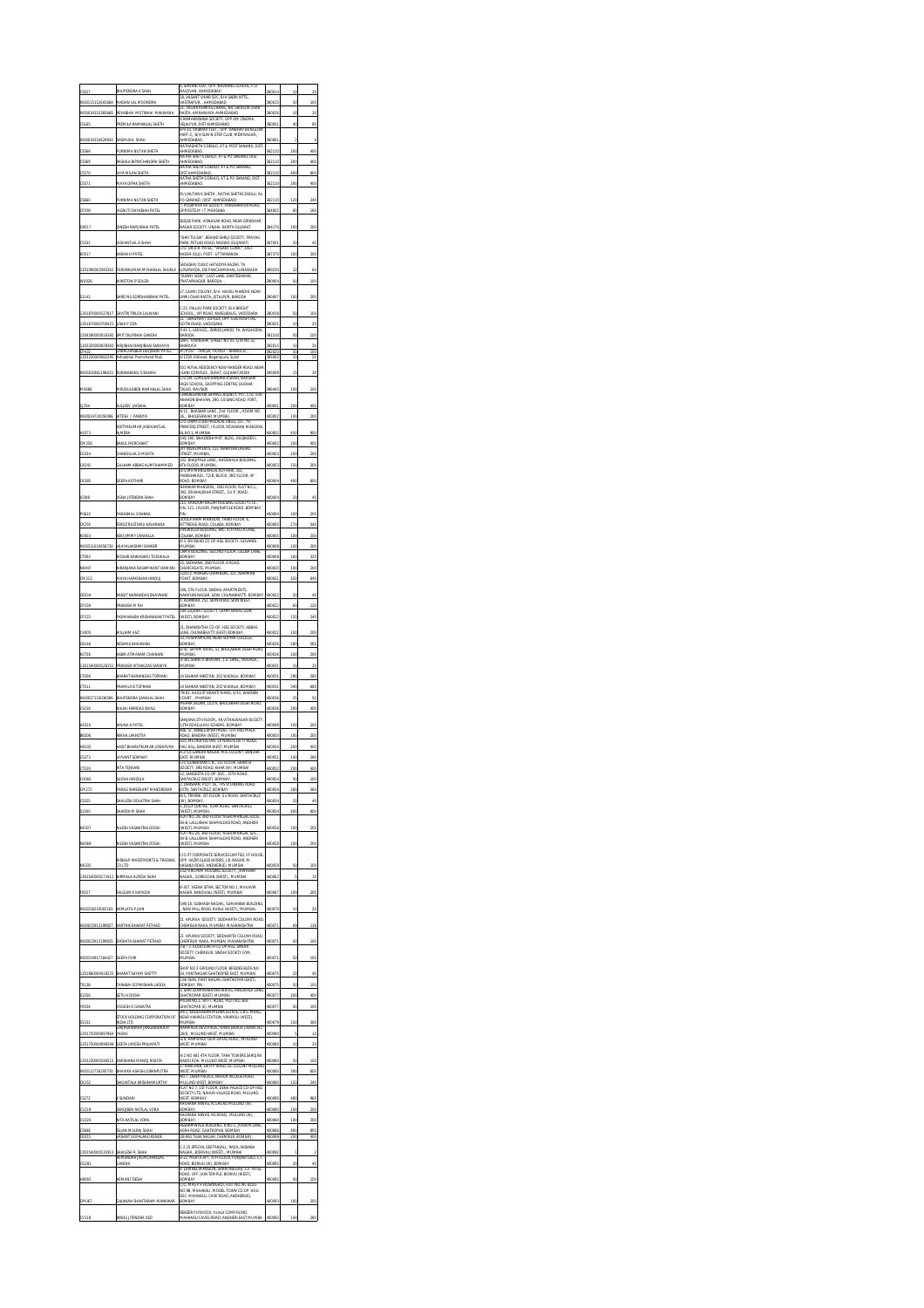|                                    |                                                                   | A/32. PEREIRA NAGAR, KHOPAT<br>THANE<br>R NO 4, BHAGWANT CO OP HSG SOC, NAUPA                                                                          |                            |                      |                         |
|------------------------------------|-------------------------------------------------------------------|--------------------------------------------------------------------------------------------------------------------------------------------------------|----------------------------|----------------------|-------------------------|
|                                    |                                                                   | WEST, THANE<br>26. KUBER, PLOT 43. SECTOR 17. VASHI, NEW                                                                                               |                            |                      |                         |
|                                    |                                                                   | RN<br><b>ABAY</b><br>B-506, BHOSKAR BHAVAN, DATTA MEGHI                                                                                                |                            | 20î                  |                         |
|                                    | <b><i>ITGNESH NAF</i></b>                                         | COLLEGE ROAD, OPP- PRIYANKA RESTAURANT.<br><b>SECTOR- 3. AIROLI, N</b><br>C/O MR. BROWN BAKERS (I) P LTD, PLOT NO B                                    |                            |                      |                         |
|                                    | ISHORE RAJARAM D                                                  | 3/4, TTC INDST AREA, MIDC DIGHA, NAVI<br>w                                                                                                             |                            | ĭċ                   |                         |
|                                    |                                                                   | JEEWAN HOMES CO-OP HSG SOC LTD, B1/307                                                                                                                 |                            |                      |                         |
| IN301<br>satomas                   | ASWANT N. JHAVER<br>ANJU P TANGRI<br>PRADEEP P TAN<br><b>TANO</b> | DEWAN MAN, NAVYUG NAGAR, VASAI (WEST)<br>IATIN VILLA, PATEL PADA, , DAHANU ROAD<br>IATIN VILLA, PATEL PADA, , DAHANU ROAD                              | 101202<br>101407<br>401602 | m                    | anr                     |
|                                    | VIRMALA NARENDRA                                                  | AT & PO GHOLWAD, TAL - DAHANU, DIST<br>THANE                                                                                                           | 401702                     | to                   |                         |
|                                    | PRATIRHA KIISIMA                                                  | NO.9B, SHIVN<br>AN CRIHEACHANA SA<br>TALEGAON, DABHADE                                                                                                 |                            |                      |                         |
|                                    |                                                                   | 501/KUMAR HOUSE 2010, JAFLER BEG STREE                                                                                                                 |                            |                      |                         |
|                                    |                                                                   | C/O AMIT MODAK, 1393/95, SHUKRAWAR PETH,<br>B/19, VISHNU KRUPA, PUNE<br>C/O MR D.G.GHOLBA, VIDIA (INDIA) L                                             | 100                        | 100                  |                         |
|                                    | SUCHETA DATTA                                                     | HAMOLI, 121/2., PRABHAT ROAD, PUNE<br>-10, SHRIKRISHNANAGAR CO-OPERATIVE                                                                               | 411004                     | 80                   | 160                     |
|                                    | AXMIBAI SHRIPAD                                                   | <b>ROUSING SOCIETY, ERANDVANE, NEAR MHATRE</b><br>BRIDGE, PUNE                                                                                         | 411004                     | 200                  | 400                     |
|                                    |                                                                   | 95, NATIONAL CO-OP. HSG.SCY BANER ROA<br>AUNDH., POONA,<br>9/17, CHANDRANAGAR HOUSING, SOCIETY,                                                        |                            |                      | 120                     |
|                                    | <b>MANT NEELKANTH MA</b>                                          | POONA-SATARA ROAD,, OPP. OCTROI POST,                                                                                                                  |                            |                      | 120                     |
|                                    |                                                                   | <b>DONA</b><br>VO ANIL N BLIUR, 6 LEELA APARTMENT<br>KOHINOOR COLONY, SAHAKAR NAGAR NO 2                                                               | 1009                       | 60                   |                         |
| KO677<br>VD416                     | ISHNABAI GAJANAN MA<br>VIPEN MALHOTRA                             | ARVATI, PUNE<br>ST. PATRIKS TOWN, HADAPSAR, PUNE<br>33                                                                                                 | 100<br>411013              | 50                   | 280<br>100              |
| CHO74                              | <b><i>IYRUS VAKIL</i></b>                                         | <b>EBON VILLA, 11, PUSHPAK SOCIETY, KALYANI</b><br>NAGAR, NAGAR ROAD, PUNE                                                                             | 411014                     | 150                  | 300                     |
| F0042<br>KO716                     | ERUZAN D DAMANIA<br>ayar ar<br>BAIAI                              | 3. I/7, KUMAR CITY, WADAGOANSHERI, PUNE<br>"LOT NO. 332, VRINDAVAN, PIMPRI, PUNE,                                                                      | 411014                     | 10f<br>ïΩ            | $\overline{\mathbf{x}}$ |
| M0752                              | AADHU BAJAJ                                                       | VRINDAVAN", PLOT NO. 332, PIMPRI, PUI                                                                                                                  | 411017                     | 100                  | 200                     |
|                                    | SUDAM SHANKAR GOLE<br>VEELIMA PRAKASH AG<br>ASHE                  | .<br>PLOT NO-28, 5 AMARJA APARTMENT<br>MRITYUNJAY SOCIETY, KOTHRUD, PL<br>1002/34 YESHOMAN, RAJENDRA NAI<br><b>PUM</b><br><b>UNE</b>                   |                            | 100<br>420           | 200<br>840              |
|                                    | RAVINDRAKUMAR SITARAM<br>OTARKAR                                  | D BLOCK VEGA CENTRE, SWARGATE, NEXT<br>NCOME TAX OFFICE, PUNE                                                                                          |                            | 93                   | 190                     |
|                                    | NEELIMA PRAKASH AGASHE                                            | 425/7, VIKAS APARTMENT, TMV COLONY, PUNE<br>PLOT NO.8, PARI PARVATI BANGLOW, PITALE                                                                    |                            | 420                  | 840                     |
|                                    | UNIL H SHAH                                                       | NAGAR, MARKET YARD, PUNE<br>SHAILESH NIWAS, SHITLANGAR NO 1, DEHUI                                                                                     |                            | 10f                  |                         |
|                                    | NEESH SRIVASTAVA                                                  |                                                                                                                                                        |                            |                      |                         |
|                                    |                                                                   | NUMBER OF A STREET OF SAME A WAS 24 WINDOW<br><b><i>RASHTR</i></b>                                                                                     |                            |                      |                         |
|                                    | LAD SAYYED                                                        | SCHOOL SIGNAL CAMP., LATUR MAR<br>1585/B, KAMATI PURA, ZENDI GATE,<br><b>VHMEDNAGAR, AHMEDNAGAR</b>                                                    |                            |                      |                         |
|                                    | LALITHA RAMESHCHANDRA                                             | <b>D-6. BUILDING NO.2. AYODHYA TOWERS, 4TH</b>                                                                                                         |                            |                      |                         |
|                                    | CHAUGULE                                                          | FLOOR, 511-E WARD, STATION ROAD, KOLHA<br>ANVUR OIL INDUSTRIES, L-43, MIDC KUPWAD,                                                                     | 416436                     |                      |                         |
|                                    | SUNIL SHANTILAL OSTWA                                             | SANGLI<br>7 NAV VAISHALI CO OP HSG SOCIETY, GOPAL                                                                                                      |                            | 50                   | 100                     |
|                                    | URMILA LAXMAN BODA                                                | NAGAR ROAD ONE, DOMBIVLI (E), DOMBIVLI                                                                                                                 | 421201                     | ś                    | x                       |
| N30112715503461                    | ANNAMMA MATHEW                                                    | 9 SURESH BHAVAN, NR NUTAN HINDI SCHOOL, P<br>O KATE MANIVLI KALYAN EAST, THANE<br>6-7, RAMAI SHANTI APPT, ADWAIT COLONY                                | 21306                      | 50                   | 100                     |
|                                    | WATI SATYAJIT GUJAR                                               | <b>CANADA CORNER, NASIK</b>                                                                                                                            |                            |                      | 471                     |
|                                    | AMANADAS DULLABHDA                                                | BLDG- 4. FLAT- 4. PATIL PARK OPP. DONGRE                                                                                                               |                            | 48                   | 970                     |
|                                    | ARULATA P. DEVI                                                   | VASTI GRUHA, OLD GANGAPUR NAKA, NASIK<br>VASTI GRUHA, OLD GANGAPUR NAKA, NASIK<br>SNEHJEEVAN COLONY, NR AUTO SHILL, OPP<br>CHURCH CANADA CORNER, NASIK |                            | $\overline{z}$       | 50                      |
|                                    | KISHOR SHRIDHAR HARDA!                                            | LAT NO 1 BRAMHACHAITANYA APT, VISE MAL<br>COLLEGE ROAD, NASHIK                                                                                         |                            | īΰ                   |                         |
|                                    | AXMIKANT GO<br>MANTYAR<br>SEEMA LAX                               | 118/2/3 MIDC AIANTHA ROAD. MIDC AREA<br>ialgadn<br>159, east wardhman Nagar,                                                                           | soo<br>OOE                 | tr.                  |                         |
|                                    | <b>EXHADE</b>                                                     | C/O DAGA OIL MILL, KHAMGAON ROAD,<br>NANDURA, NANDURA                                                                                                  | 40                         | 15<br>$\overline{R}$ |                         |
|                                    | <b>NJAY VITTHAI</b><br><b>NAPH</b>                                | WARD NO 15<br>VAPHADE HOSPITAL<br><b>NANDUR</b>                                                                                                        |                            |                      |                         |
|                                    | EER SANJIV BERDI                                                  | BARDIA NIWAS, SHRAWGI PLOT, TOWER CHOWN<br>NARDIA NIWAS, SHRAWGI PLOT, TOWER CHOWN                                                                     |                            |                      |                         |
| וו                                 | TRUPTI SANJAY UNADKAT<br><b>TOSHAN NARENDRA RATHI</b>             | 43 RANPISE NAGAR<br>AKOLA<br>.<br>20 S. S. AIMERA, ALSI PLOT, , AKOLA<br>12, JAWAHAR COLONY, , , , , WASHIM                                            | 44400                      |                      |                         |
|                                    | RAMESHCHANDRA PUSARAMJI<br>RATHI                                  | 49 B KRUSHNARPAN COLONY, NEAR PANAT                                                                                                                    | 44607                      | 100                  |                         |
|                                    | MILIND SUDHAKAR PAT.                                              | HOUSE, POST SAI NAGAR, AMRAVATI<br>HOUSE, POST SAI NAGAR, AMRAVATI<br>KATHIPURA, ANIANGAON, DIST - AM<br>ANJANGAON                                     | 70                         | ś                    | 18                      |
|                                    |                                                                   | SAGARMATHA APARTMENT, 18/7, M.G. ROJ<br>STH FLOOR, FLAT NO.502, INDORE<br>S-31 NEW KUSHAL NAGAR, GANDHI NAGAR,                                         |                            |                      |                         |
|                                    |                                                                   | <b>GWALIOR</b><br>IBAGH COLONY, SHINDE-KI-CHA<br>12 RA                                                                                                 | OO'                        | 10                   |                         |
|                                    |                                                                   | LASHKAR, GWALIOR, MADHYA PRADESH<br>S/O NAND RAM GUPTA., SADAR BAZAR,,                                                                                 | 1001                       | 100                  | 200                     |
|                                    |                                                                   | MORENA<br>137/14 VIJAY NAGAR, JDA SCHEME 4, VIJAY                                                                                                      |                            |                      |                         |
|                                    |                                                                   | <b>JABALPUR</b><br>137/14 IDA SCHEME, OPP SRI REGIONAL OFFICE                                                                                          | 'n                         |                      |                         |
|                                    | VEENA                                                             | VUAY NAGAR, JABALPUR MP<br>4-1-31, OLD BHOIGUDA, SECUNDERABAD<br><b>SCUNDERARAD</b>                                                                    | 482002<br>OC.              | 12                   |                         |
|                                    |                                                                   |                                                                                                                                                        |                            |                      |                         |
|                                    |                                                                   | FLAT NO 104, VICEROY RESIDENCY, ADJ. ASHOKA                                                                                                            |                            |                      |                         |
|                                    |                                                                   | GARDEN, BAPUJI NAGAR, BOWNPALLY,<br>SECUNDERABAD<br>12 - 2 - 417/ A / 20, LIC Colony, Jayanagar                                                        | 0001                       |                      |                         |
|                                    |                                                                   | Sudimalkapur, Hyderabad                                                                                                                                |                            | 200                  |                         |
|                                    | R1                                                                | 21. BANGALORE ROAD CROSS.<br>HIND<br>154/12-10TH WARD, RAJENDRA NAGAR,                                                                                 |                            |                      |                         |
|                                    | LING<br>AM SAROJINI                                               | GUDIVADA, A.P.<br>D NO 2-48. KUMMARLA VEEDHI, G MAMIDADA.                                                                                              | 521301                     | 100                  |                         |
|                                    |                                                                   | KAKINADA<br>.<br>Cakinada (TO), east godavari distric<br>16, rest house crescent, ground flo                                                           |                            |                      |                         |
|                                    |                                                                   | BANGALORS                                                                                                                                              |                            |                      |                         |
|                                    |                                                                   | MANAMORE,<br>PATRAPPA ROAD, BANGALORE,<br>PATRAPPA ROAD, BANGALORE,<br>NO 29 KUMBAR GUNDI LAYOUT, BEHIND S.                                            |                            |                      |                         |
| 40651                              | ANJANEYA T                                                        | D 29 KUM<br>r gu<br>NDI LAYOUT, BEHIND !<br><b>POLICE STATION</b><br>, BANGALORS                                                                       | O.                         |                      |                         |
| 1203330000279                      | MANJUNATHA V ANGAD                                                | 0 1ST FLOOR, 1ST CROSS, MALLESWARAM                                                                                                                    |                            |                      | 100                     |
| INЭ                                | NARAYAN OMPRAKA                                                   | 83/1 BETWEEN 10-11 CROSS: P B NO:358<br><b>MALLESWARAM, RANGALORE</b>                                                                                  |                            |                      |                         |
| N30192610775670                    | S A L GUPTA                                                       | O FRENCH PHARMA, RADHA BUILD<br>VALLESWARAM CIRCLE, BANGALORE<br>62 MOSQUE ROAD: PALACE GUTTAHALLI                                                     | 6003                       | ś                    | ı                       |
| N30214810036                       | L K GOPINATHA RAD                                                 | BANGALORE                                                                                                                                              |                            |                      |                         |
|                                    | <b>HAKRISHNAN</b>                                                 | F-2 FIRST FLOOR UTTAM APARTMENTS, 32-8 8TH<br>VAIN ROAD, MALLESWARAM, BANGALORE                                                                        |                            |                      |                         |
| 60438                              | <b>SINAGESWARA RAC</b>                                            | 4/318 KAILASH APT, 8TH MAIN MALLESWARAM,<br><b>ANGALORE</b>                                                                                            | 'n                         |                      |                         |
| IN30023910688077                   | SARADA KUMARI K V                                                 | NO 29 FIRST FLOOR NATIONAL HIGH SCHOOL<br>ROAD, V V PURAM, BANGALORE<br>NO.435, G.P.STORES, M.S.ROAD, V.V.PURAM                                        | 0004                       | ĭ                    |                         |
|                                    | UMARA SWA                                                         | BANGALORE, BANGALORE DIST<br>VO.29, 1ST FLOOR, NATIONAL HIGH SCHOOL                                                                                    | 'n                         | ï                    |                         |
|                                    | EERAPPA SETTY O A                                                 | ROAD, V V PURAM, BANGALORE                                                                                                                             |                            |                      |                         |
|                                    | ASA RABITO V                                                      | NO 83/1 1ST FLOOR K R ROAD, OPP V V PURAM<br>COLLEGE K R ROAD, BANGALORE, KAR                                                                          | ň                          |                      |                         |
|                                    | <b>ELIA SRINIVAS</b>                                              | 34 1 OUT HOUSE, VASAVI TEMPLE ROAD, V V<br>UM, BANGALORE<br>NO 29 1ST FLOOR. NATIONAL HIGH SCHOOL                                                      |                            |                      |                         |
| N30089610199052                    | GURUNATH O V                                                      | ROAD, V V PURAM, BANGALORE                                                                                                                             | 60004                      | ï                    |                         |
|                                    |                                                                   | NO 62, 6TH MAIN, TATA SILK FARM, BAN                                                                                                                   |                            | í                    |                         |
|                                    |                                                                   | KARVY COMPUTERSHARES PVT LTD, NO 51/2 TKN<br>COMPLEX VANI VILAS ROAD, OPP NATIONAL                                                                     |                            |                      |                         |
| N30192630616117<br>N30214810009947 | <b>G K KOMALA</b><br>ANNAPURNA RATNAM                             | .<br>COLLEGE BASAVANAGUDI, BANGALORE<br>164/10(3) O V H ROAD, BASAVANAGUDI,<br>BANGALORE                                                               | 6000<br>560004             | īd<br>ĭ              |                         |
|                                    |                                                                   | 1 OUT HOUSE, OPP VET SCHOOL, VASAVI                                                                                                                    |                            |                      |                         |
| IN30214810013328                   | <b>GIRIJA SRINIVAS</b>                                            | TEMPLE RD., V V PURAM, BANGALORE<br>164/10 (03), OVH ROAD, BASAVANAGUDI,                                                                               | 60004                      |                      |                         |
|                                    | ANNAPURNA RATNA                                                   | NO 164/10 (3), O V H ROAD, BASAVANAGUDI,                                                                                                               |                            | ï                    |                         |
| CG156                              | G R RATNAM<br>O.V. GURUNATH                                       | BANGALORE<br>SURUPRASAD STORES, 435, MIDDLE SCHOOL<br>VISVESWARAPURAM<br>BANGALORE<br><b>DAD</b>                                                       | ١O<br>0004                 | 40                   | 80                      |
|                                    | R K BADRINARAYANA GUI                                             | NO.35/3, OUT HOUSE, S.B. ROAD, V.V. PURAM<br>BANGALORE                                                                                                 |                            | 4                    | 8C                      |
| CN153                              | NAVARATNAMALA                                                     | 50, UPSTAIRS, WEST ANJANEYA TEMPLE ST.,<br>BASAVANAGUDI, BANGALORE                                                                                     | JO-                        |                      | <b>gr</b>               |
| CP217                              | P PANDURANGAIAH                                                   | <b>50 UPSTAIRS. WEST ANJANEYA TEMPLE STREET</b><br>BASAVANAGUDI, BANGALORE                                                                             | 60004                      | 80                   | 160                     |
| CS453                              | OV SHANTHA                                                        | GURUPRASAD STORES, NO 435 M S ROAD, V V<br>PURAM, BANGALORE<br>VO 46 129 EAT STREET, BASAVANAGUDI,                                                     | 60004                      | 40                   | 8ť                      |
| K0897<br>V052                      | <b>S PRADEER</b><br><b>SIDHARSHA</b>                              | BANGALORE<br>VO 175<br>R V ROAD, V V PURAM<br><b>DAMC</b>                                                                                              | nn<br>50004                |                      |                         |
| V0533                              | ABHAV SIMAP                                                       | CARL LEISS INDIA LIMITED, #22 KERSINGTON<br>nan                                                                                                        | m                          | 5                    | īο                      |
| IN30061010                         | RENDRA MEHTA                                                      | D, ULSOOR, BANGALORE<br>18TH MAIN., 5TH BLOCK., RAIAINAGAR<br>$rac{1}{205}$<br>ANGALORS                                                                | 10                         | ż                    | 40                      |
| IN301364101518<br>٨i               | COVINDAIAH MANJUNATH                                              | 2138, 8TH MAIN, D BLOCK, RAJAJI NAGAR, 2ND<br><b>RANGALORE</b><br><b>TAGE</b>                                                                          | ote                        | ï                    | ź                       |
|                                    | A S SOWBHAGYA                                                     | VENKATE GOWDA C/O R NAGARAJU, DOC<br>NO.S 1868, 2ND STAGE, 2ND BLOCK, RAJAJI                                                                           | 0010                       | u                    | 80                      |
| cszn                               | H K LINGARAJU                                                     | BANGALORE<br>NAGAR,<br>", Y, III BLOCK, BASHYAM CIRCLE, RAJAUN<br>BANGALORE,                                                                           |                            | 100                  | zor                     |
|                                    |                                                                   | No.121, WEST OF CHORD ROAD, RAIAJI NAG                                                                                                                 |                            |                      |                         |
| CK115                              | CHANDRA KRISHNAN                                                  | INDL. SUBURB, BANGALORE,<br>664 11TH MAIN ROAD, IVTH BLOCK JAYANAGAR,<br>BANGALORE                                                                     | 60011                      | 30                   | 60                      |
| CK260                              | CHANDRA KRISHNA                                                   | 4, ELEVEI<br><b>NTH MAIN, 4TH BLOCK, JAYAN</b><br>BANGALORE                                                                                            | 50011                      | $\alpha$             | 40                      |
|                                    | KUMARAVELL                                                        | NO 54 4TH CROSS, KODANDARAMA REDDY<br>BANC<br>LAYUUT, K.M.NAGAK, BANGALUKE<br>NO 509/A OUT HOUSE 2ND FLOOR, 7TH MAIN                                   |                            |                      | 20                      |
| 51834                              | S VENUGOPAL                                                       | ROAD 4TH CROSS ROAD. HANUMANTHA NAGAR.<br><br>Shantinivas", 4-south end road,<br>"Shantinivas", 4-south end road,                                      |                            |                      |                         |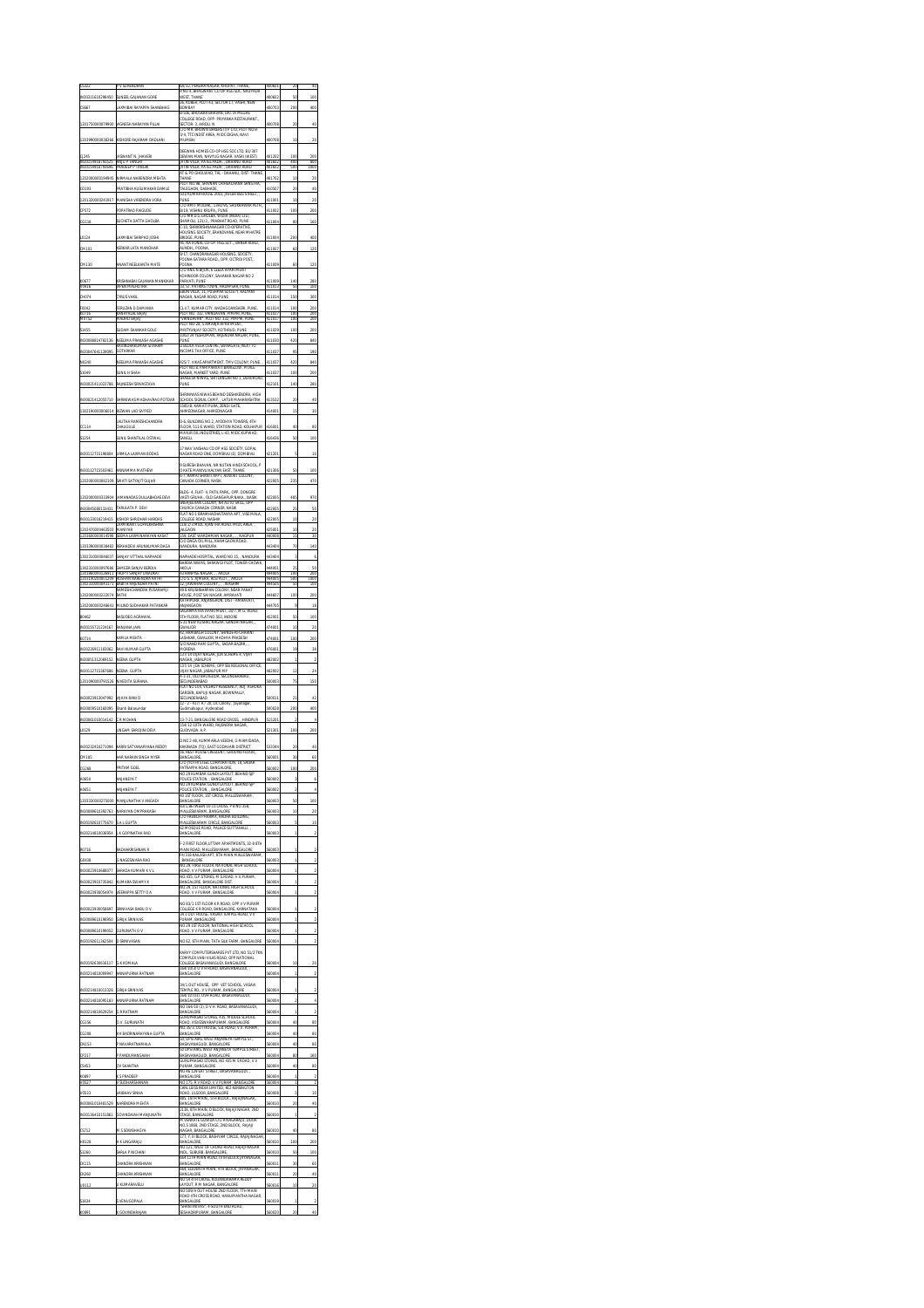|              |                                           | VO 4143 3RD MAIN ROAD, OPP TO BALAGI                                                                                                     |       |        |           |
|--------------|-------------------------------------------|------------------------------------------------------------------------------------------------------------------------------------------|-------|--------|-----------|
|              |                                           | AMUDHAYA BHAVAN, SUBRAMANYA NAGAR<br>BANGALORE                                                                                           |       |        |           |
|              | RIHARI B.K                                | # 4147/A 3RD MAIN, 8TH CROSS<br>SUBRAMANYANAGAR, BANGALORE                                                                               |       |        |           |
|              |                                           | 106 ASWATHAPPA BUILDING, COCONUT TREE                                                                                                    |       |        |           |
|              |                                           | ROAD, NEAR SHRI CLINIC GG PALYA, BANGALORE.<br>SRI NILAYA, SRI VENKATESHWARA TEMPLE ROAD.<br>GORAGUNTEPALYA, BANGALORE                   |       |        |           |
|              |                                           | 'A' CROSS NANJAPPA REDOY. GARDEN<br>BEHIND CHILDREN EDUCATION, SOCIETY                                                                   |       |        |           |
|              |                                           | ESHWANTPUR, BANGALORI                                                                                                                    |       |        |           |
|              |                                           | NO 11 3RD CROSS, BEHIND PRASANNA THEATRE,<br>MAGADI MAIN ROAD, BANGALORE                                                                 |       |        |           |
|              |                                           | 301 PURVA PAVILION, HEBBAL, , BANGALORE<br>301 PURVA PAVILION, HEBBAL<br>, BANGALORE                                                     |       | ł      |           |
|              |                                           | 23, WELLINGTON STREET, RICHMOND TOWN                                                                                                     |       |        |           |
|              |                                           | BANGALUKE,<br>NEW NO 7, HAYES ROAD, BEHIND OLD RESERVE<br>BANK, BANGALORE<br>NO 62, MUKUNDA                                              |       | u      | <b>gu</b> |
|              | MNAPPA R PA                               | na,<br>IA NIVAS, 7TH CROSS WILSO<br>Oέ<br>GARDENS, BANGALORE                                                                             | 02    | 60     | 121       |
|              |                                           | C/O B.V. BHANDARKAR, NO. 15, "GEETHAVAS",                                                                                                | 0027  |        |           |
|              | P DEVADAS SHENO!                          | 12TH CROSS, WILSON GARDEN, BANGALORE<br>NO 7 V MAIN, 15TH CROSS LAKKASANDRA,<br>BASAJU LAYOUT, BANG<br>ALC6                              |       | 100    | 200       |
|              | ARGHYA DAS                                | FLAT NO D2-508, WHITE HOUSE APARTMENTS, R<br>T NAGAR, BANGALORE                                                                          |       |        |           |
|              |                                           | 1219 3RD MAIN, AMBEDKAR LAYOUT,<br>CAVALBYRASANDRA R T NAGAR. BA                                                                         |       |        |           |
|              | <b>LIPHONSA JOSEPH</b>                    | .<br>V/O MR CA JOSEPH, 455, 8TH MAIN, 4TH BLOCK<br>KORAMANGALA, BANGALORE                                                                | 034   | 600    | 1200      |
|              | SESHUKUMAR A                              | #409 'G' HAZEL, RAHEJA RESIDENCY 3RD BLOCK<br>KORAMANGALA, BANGALORE                                                                     |       | ķ,     | 'n        |
|              | ENUKA PRASAD BI                           | no 2785 , 14th 'a' main, 8th 'e' cross , rec<br>Layout, Vilayanagar, Bangalore<br>C/O B V Rajashekaran, no 22 13th main,                 |       |        |           |
|              | <b>M KUBHERUDU</b>                        | VUAYANAGAR, BANGALORE                                                                                                                    |       |        |           |
|              |                                           | FLAT NO 42, KAVERI GOODWILL APARTMENTS,<br><b>HANDRA LAYOUT, BANGALORE</b>                                                               |       |        |           |
|              |                                           | E-106, SUNRISE CHAMBERS, 22, ULSOOR ROAD<br>RANGALORE                                                                                    |       | 100    |           |
|              | CALVIN PRINTER                            | " BLOCK, COLARADO AF<br>O3<br><b>TS, HENNUR</b><br>BANGALORE                                                                             |       |        |           |
|              | <b>ERT B WATSON</b>                       | 522 5TH CROSS HRER LAYOUT, 2ND STAGE<br>KALYAN NAGAR, BANGALORE<br>KALYAN NAGAR, BANGALORE<br>NO 10 "SUHAS" III "E" CROSS, OFF 5TH CROSS |       |        |           |
|              |                                           | PAPAYYA LAYOUT, KASTURINAGAR (EAST OF<br><b>VGEF), BANGALORE</b>                                                                         |       |        |           |
|              |                                           | FLAT NO 201 RAGNA LOVEUDS APARTMENT,<br>N181-N182 2ND MAIN, SANCHAL LAYOUT                                                               |       |        |           |
|              | N GOPA                                    | ASHWATH NAGAR, THANISANDRA BANGALORE                                                                                                     |       |        |           |
|              |                                           | 27/2, I MAIN ROAD, JAYAMAHAL EXTENSION,<br>5/1. FIRST MAIN ROAD. JAYAMAHAL EXTENSION.                                                    |       |        |           |
|              | <b>INOD KUN</b>                           | BANGALORE, PIN:<br>VO 38 IND CROSS, RHB COLONY                                                                                           |       |        |           |
|              | 1TALLURI                                  | MAHADEVAPURA POST, WHITE FIELD ROAD,<br>BANGALORE                                                                                        |       |        |           |
| 89610199245  | SHIVANANDA M                              | 10 18/2 HURIOPET, LAXMAN RAO ROAD,<br>BANGALORE, BANGALORE                                                                               |       |        |           |
|              | <b>JAYAN JAMI</b>                         | HOUSE NO. 16.1st MAIN. TIND CROSS, MSR NAGAR.<br>BANGALORE, KARNATAKA<br>SHREYAS" 20,XI MAIN ROAD, 16TH CROSS                            |       |        |           |
|              | URESH DATTATR                             | MALLESWARAM WEST, BANGALORE,<br>DLD NO 386 NEW NO 322, IIND CROSS                                                                        |       | 78     |           |
|              | VENKATARA                                 | MALLASANDRA MAIN ROAD, T DASARAHALLI (P<br>O). BANGALORE                                                                                 |       |        |           |
|              | <b>LARINAZI</b>                           | VO 593 9TH CROSS NEAR MINESHWARA<br>CEMENT, TRADERS PIPELINE ROAD, T<br>MSARAHALLI, RANGALORE                                            |       |        |           |
|              |                                           | 225 STH MAIN MAITHRI LAYOUT, CHIKKA<br>TIRUPATHI ROAD, HOPEFARM, JUNCTION                                                                |       |        |           |
|              |                                           | WHITEFIELD IMMEDIHALLI, BANGALORE<br>1973: SOUTH END TY CROSS, 9TH RLOCK                                                                 |       | 100    |           |
|              |                                           | AYANAGAR, BANGALORE,<br>1705. EAST END 'A' MAIN, 9TH BLOCK                                                                               |       | 140    | 28        |
|              | <b>PRABHAKAS</b>                          | <b>AYANAGAR, BANGALORE</b><br>1479 24TH MAIN, 27TH CROSS, BSK 2ND ST                                                                     |       | 150    | 30        |
|              | HELEN SHEET                               | BANGALORE<br>.<br>133 mmmnual, i floor III Cross, Domlur<br>Layout, Bangalore                                                            |       | 5      | 4<br>ı    |
|              |                                           | C/O MR V K MALLIKARJUNAN, WIDIA (INDIA) LTD,                                                                                             |       |        |           |
|              |                                           | 8/9TH MILE TUMKUR ROAD, BANGALORE<br>KENNAMETAL INDIA LIMITED, 8/9TH MILE,                                                               |       |        | 21        |
|              | YED AMJED                                 | TUMKUR ROAD, BANGALORE<br>KENNAMETAL INDIA LTD, 8/9TH                                                                                    |       | ś<br>ś | 10        |
|              |                                           | ROAD, BANGALORE<br>(ENNAMETAL INDIA LTD, 8/9TH MILE TU)<br>R                                                                             | 07    |        | 10        |
|              |                                           | 561 23RD CROSS, BAGALAGUNTE, NAGASANDRA<br>P O). BANGALORE                                                                               |       | to     | 21        |
|              |                                           | WETAL INDIA LTD, 8/9TH MILE,<br>ROAD, BANGALORE                                                                                          | 0073  |        |           |
|              |                                           | (ENNAMETAL INDIA LTD, 8/9TH MILE<br>IOAD, BANGALORE<br>KENNAMETAL INDIA LTD, 8/9TH MILE, TUMKUR                                          |       |        |           |
|              | <b>INTONY D'CRU</b>                       | AD. BANGALORE<br>KENNAMETAL INDIA LTD, 8/9TH MILE, TUMKUR                                                                                | 17    |        |           |
|              | ASH P TAMHANKAR                           | ROAD, BANGALORE<br>KENNAMETAL INDIA LTD: 8/9TH MILE:                                                                                     | 50073 |        |           |
|              | AP SHAPMA                                 | <b>OAD, BANGALORE</b><br>NO 38 SECOND CROSS, 10TH BLOCK NAGARABAVI                                                                       |       |        |           |
|              |                                           | SECOND STAGE, BANGALORE<br>KENNAMETAL INDIA LTD, 8/9TH MILE, TUIMKUR<br>ROAD, BANGALORE                                                  |       |        |           |
|              |                                           | IETAL INDIA LTD, 8/9TH MILE<br><b>CENT</b><br>TUMKUR<br>ROAD, BANGALORE                                                                  |       |        |           |
|              | SULI                                      |                                                                                                                                          |       |        |           |
|              | яки                                       | WETAL INDIA LTD, 8<br>CEND<br><b>IOAD, BANGALORE</b>                                                                                     | J7.   |        |           |
|              |                                           | <b>CENNAMETAL INDIA ITD. S/9TH MILE</b><br>D, BANC<br>ALORS                                                                              |       |        |           |
|              |                                           | KENNAMETAL INDIA LTD, 8/9TH MILE<br>CAD RANCALORD<br>WETAL INDI<br>CEND<br>A LTD, 8/                                                     |       |        |           |
|              |                                           | ROAD, BANGALORI                                                                                                                          |       |        |           |
|              |                                           | .<br>KENNAMETAL INDIA LTD, 8/9TH MILE,<br>ROAD-RANGAI ORE<br>), BA<br>KENNAMETAL INDIA LTD, 8/9TH MILE,<br><b>TUMKUR</b>                 |       |        |           |
|              |                                           | TAL INDIA LTD, 8/9TH MILE,                                                                                                               |       |        |           |
| H0249<br>089 | H PRABHAKAR                               | BANGALORE<br>CENNAMETAL INDIA LTD, 8/9TH MILE,                                                                                           | 56007 |        |           |
| 0041         | ( R GURUSREE PRASAD<br><b>S VENKATESH</b> | D, BA<br>.<br>Kennametal India Ltd, 8/9th mile<br>CAD RANGALORE                                                                          |       |        |           |
| 40662        | A GOPAL                                   | .<br>Metal i<br>'n<br>ALTD, 8<br>9TH M<br>ROAD, BANGALORE                                                                                | 60073 |        |           |
| 51832        | <b>NTHOSH F J D'IMELLO</b>                | .<br>CENNAMETAL INDIA I TD. S/9TH MB F<br>D, BAI                                                                                         |       |        | ı         |
| 10163        | NAVEFMAN                                  | KENNAMETAL INDIA LTD, 8/9TH MILE,<br>CAD RANGALORE<br>METAL IN                                                                           | 07    | ï      |           |
| P0942        | P MADHUSUDAN                              | IDIA LTD, 8/9TH MILE,<br>ROAD, BANGALORE<br>KENNAMETAL INDIA LTD: 8/9TH MILE:                                                            | 0073  | ï      |           |
|              | K N SUKUMARAN                             | ROAD, BANGALORE<br>KENNAMETAL INDIA LTD. 8/9TH MILE.<br><b>AKLIR</b>                                                                     |       |        |           |
| 60439        | A S PRAVEEN KUMAR<br>G SRINATH            | <b>OAD, BANGALORE</b><br>KENNAMETAL INDIA LTD. 8/9TH MILE<br>ROAD, BANGALORE                                                             | n7    |        |           |
| 5183         | S L BADIGER                               | ETAL INDIA LTD. 8/9TH MILE<br>CF N                                                                                                       |       | ï      |           |
|              | ARVATHI KIRAN                             | <b>ROAD, BANGALORE</b><br>KENNAMETAL INDU<br>WETAL INDIA LTD, 8<br><b>OAD, BANGALORE</b>                                                 | n7    | ï      |           |
|              |                                           | KENNAMETAL INDIA LTD, 8/9TH MILE<br>AD, BANGALORE                                                                                        |       |        |           |
|              | R G PRADEEP                               | KENNAMETAL INDIA LTD. 8/9TH MILE<br>ROAD, BANGALORE<br>WETAL INDIA LTD, 8                                                                | 07:   | ï      |           |
|              | ANYI BAAD A                               | ROAD, BANGALORE<br>DIA LTD. 8/9TH MILE                                                                                                   |       |        |           |
|              | ARIN KUMAR DUTT                           | INDI<br>V.ORI<br>έŴ<br>ïЪ<br>KENNAMETAL INDIA LTD, 8/9TH MILE,<br><b>TUMKUR</b>                                                          |       |        |           |
|              | KASTURI G R                               | ROAD, BANGALORE<br>εı<br>A LTD. 8/9TH MILE.                                                                                              |       | ï      |           |
|              | D V<br>SRINIVA                            | ROAD, BANGALORE<br>(ENNAMETAL INDIA LTD, 8/9TH MILE<br>s<br>BAI                                                                          | 073   | ï      |           |
|              | VITIN DESHPANI                            | KENNAMETAL INDIA LTD, 8/9TH MILE,<br><b>TUMKUR</b>                                                                                       |       |        |           |
|              | N H SESHADRI                              | ROAD, BANGALORE<br>KENNAMETAL INDI<br>A LTD, 8/9TH MILE,<br>ROAD, BANGALORE                                                              | 0073  | ï      |           |
|              | M CHOP                                    | <b>CENNAMETAL INDIA LTD: 8/9TH MILE</b><br>AD, BANGALORE<br>KENNAMETAL INDIA LTD, 8/9TH MILE,<br><b>TUMKUR</b>                           |       |        |           |
|              | SHANMUGANATHA                             | <b>OAD, BANGALORE</b><br>IETAL INDIA LTD, 8/9TH MILE,<br>ŒNI                                                                             | 07    | ï      |           |
| NO49.        | N RAVI                                    | ROAD, BANGALORE<br>KENNAMETAL INDIA LTD. 8/9TH MILE. TUMKUR                                                                              | 60073 | ï      |           |
|              | <b>SURESH</b>                             | <b>OAD, BANGALORE</b><br>KENNAMETAL INDIA LTD, 8/9TH MILE, TUMKUR                                                                        |       |        |           |
| RO722        | R RAVICHAND                               | <b>TOAD, BANGALORE</b><br>KENNAMETAL INDIA EMPLOYEES ASSOCIATION,                                                                        |       |        |           |
| DO610        | <b>GANGABYRAIAH</b>                       | RENNWIG TO<br>B/9TH MILE TUMKUR ROAD, BANGALORE,<br>R D & F KENNAMETAL I LTD, TUMKUR ROAD                                                | 17:   |        | īΟ        |
| 6044         | G N JAIPRAKASH                            | NAGASANDRA POST, BANGALORE                                                                                                               |       |        |           |
| 40673        |                                           | 200269 KENNAMETAL INDIA LTD. 8/9TH MILE<br>R ROAD, (R & D EPG DEPT), B<br>UMKU                                                           |       |        |           |
| 40674        | A N KRISHNAIAH                            | NO 30 'ADARSHA', III CROSS VINAYAKA NAGARA,<br>TUMKUR ROAD, BANGALORE                                                                    |       | to     | 20        |
| DO603        | DORIS DAS                                 | NO 176 FERNS RESIDENCY, BEHIND CHRISTU                                                                                                   |       |        |           |
|              | ANAND SINGH C                             | MOTIVE AND ALSO CONTRACT, SAN HAD CHASSING ORD.<br>NO 97 6TH CROSS, 32ND MAIN ITI LAYOUT, J P<br>NAGAR IST PHASE, BANGALORE              |       |        |           |
|              | VINDRA M MADHI                            | VO.818, 8TH 'C' MAIN, III STAGE, III BLOCK<br><b>HWARA NAGAR, BANG</b><br>ALORI                                                          |       |        |           |
| RO710        | <b>C SHEKAR</b>                           | S124 IST CROSS KECHS, 3RD STAGE IST MAIN 4TH                                                                                             |       |        | ı         |
|              |                                           | BLOCK, BASAWESWARANAGAR, BANGALORE<br>NO 81 FLAT NO 104 RV APTS, 26 IST MAIN IST<br>BLOCK IIRD STAGE, BASAVESHWARANAGAR,                 |       |        |           |
|              |                                           | # 896 STH A MAIN, 3RD BLOCK 3RD STAGE,                                                                                                   |       |        |           |
| P0947        | <b>RARTHANA U</b>                         | BASAVESHWAR NAGAR, BANGALORE<br>NO 70 I FLOOR 3RD CROSS, I STAGE KIRLOSKAR<br>OLONY, SHANKAR MUTT, BANGALI                               |       |        |           |